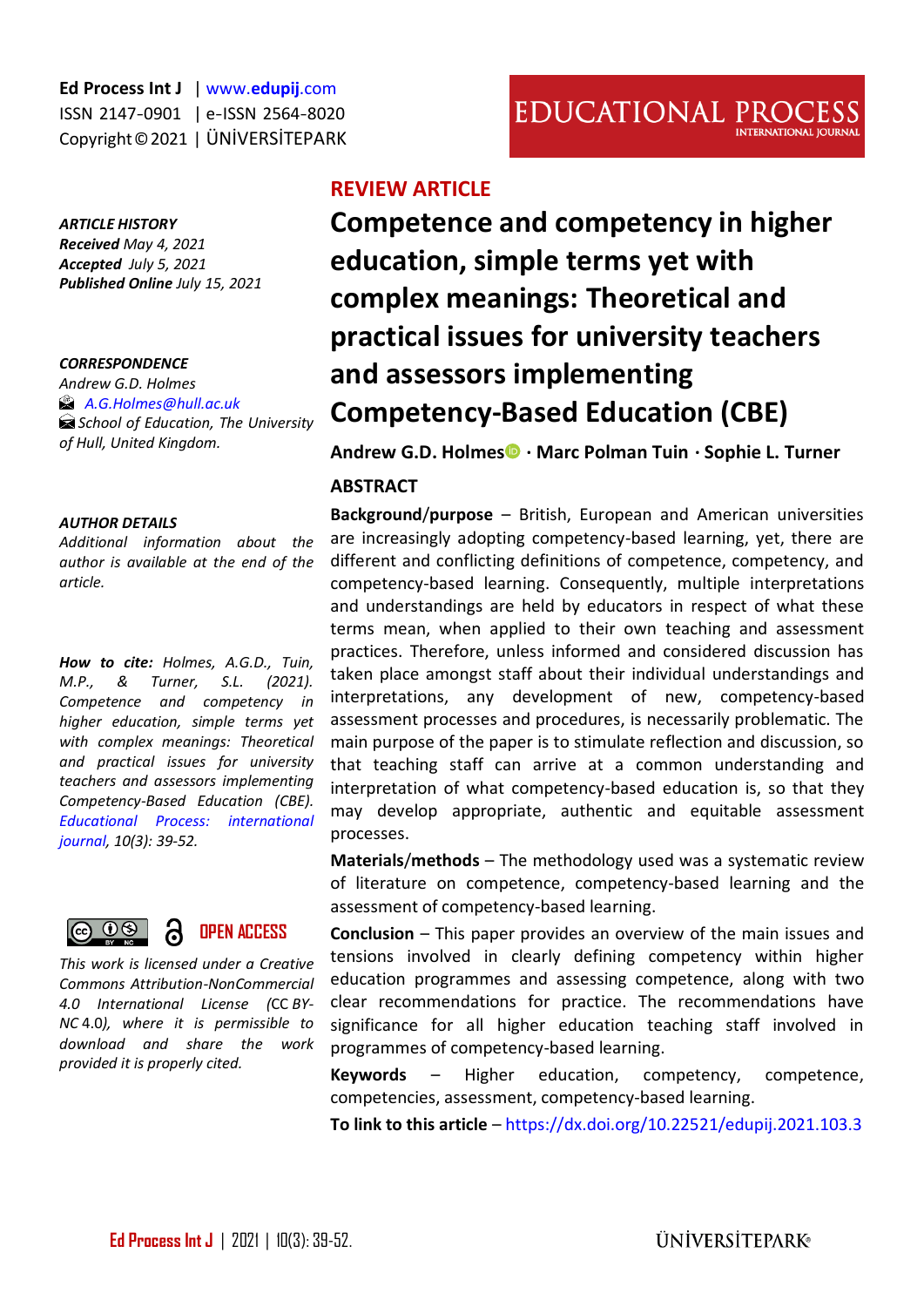#### **1. INTRODUCTION**

This research project set out to investigate the nature of competency and competencybased learning in higher education and the key issues associated with it, particularly in respect of assessment. The main theoretical finding is that competency is a multi-faceted "essentially contested concept[s]" (Gallie, 1956, p. 169). The main practical findings for educators are: (i) that to implement competency-based learning in accordance with the theoretical literature, students need to be provided with very flexible assessment submission deadlines, and (ii) where the assessment of competence contributes to a student's qualification, in order to avoid confusion and provide a common understanding within teaching and assessment teams, it is essential for educators to very carefully consider how they interpret competence, and what they understand by the term 'mastery' of a competency.

Although debates around competence are now more than 30 years old it is timely to revisit these, as universities would seem to have a current "fascination" with competencybased education (Lurie & Garrett, 2017, p. 1). There are numerous reasons for competencybased education, (hereinafter CBE), becoming increasingly popular in higher education. Book (2014, pp. 2-3), for example, suggests that CBE is

Increasingly being embraced as a panacea for multiple pressing issues in higher education…often seen as having the potential to address accessibility, affordability, transparency, and improved learning outcomes, all relevant to graduate(s) employability.

Set against the contemporary background of a highly competitive, globalized economy, graduate employers and professional organizations have increasingly called for higher education institutions to ensure their graduates possess relevant competencies and skills (Sistermans, 2020). Whilst university subjects allied to Medicine have successfully used CBE and learning for many years (Cate et al., 2010, Weinburger et al., 2010) more widespread use of CBE and the assessment of competence is still in its relative infancy compared to assessment based on non-competence-based pre-specified learning outcomes. In response to the demands for competent, skilled and 'job ready' graduates a growing number of universities are introducing CBE (Nodine, 2016, Sistermans 2020), often accompanied by greater use of online learning (Burnette, 2016). Yet there are multiple different understandings and interpretations of the terms 'competent', 'competency' and associated 'competencies' (Halász, & Michel, 2011, Rasmussen et al., 2017). This paper explores some of the perspectives in the literature on competence and competency and the implications for assessment practices, so that educators may then critically reflect on their interpretation and develop a more informed and nuanced understanding. Through doing so, they will be better able to make their own distinctions and decisions about how they may be defined and assessed in the curricula they are responsible for, therefore ensuring the practicable development of equitable and authentic assessment processes in new programmes of CBE.

In the context of university education there has been a long-standing debate around the belief that one of the defining characteristics of higher education is that it aims to enable learners to go 'beyond competence', because this distinguishes higher education from training. As far back as 1996 Jarvis (1996, p. 42), suggested that a "crude division between education and training" existed, with education occupying the moral high ground and training the lower. In the UK this moral high ground still exists in contemporary academia,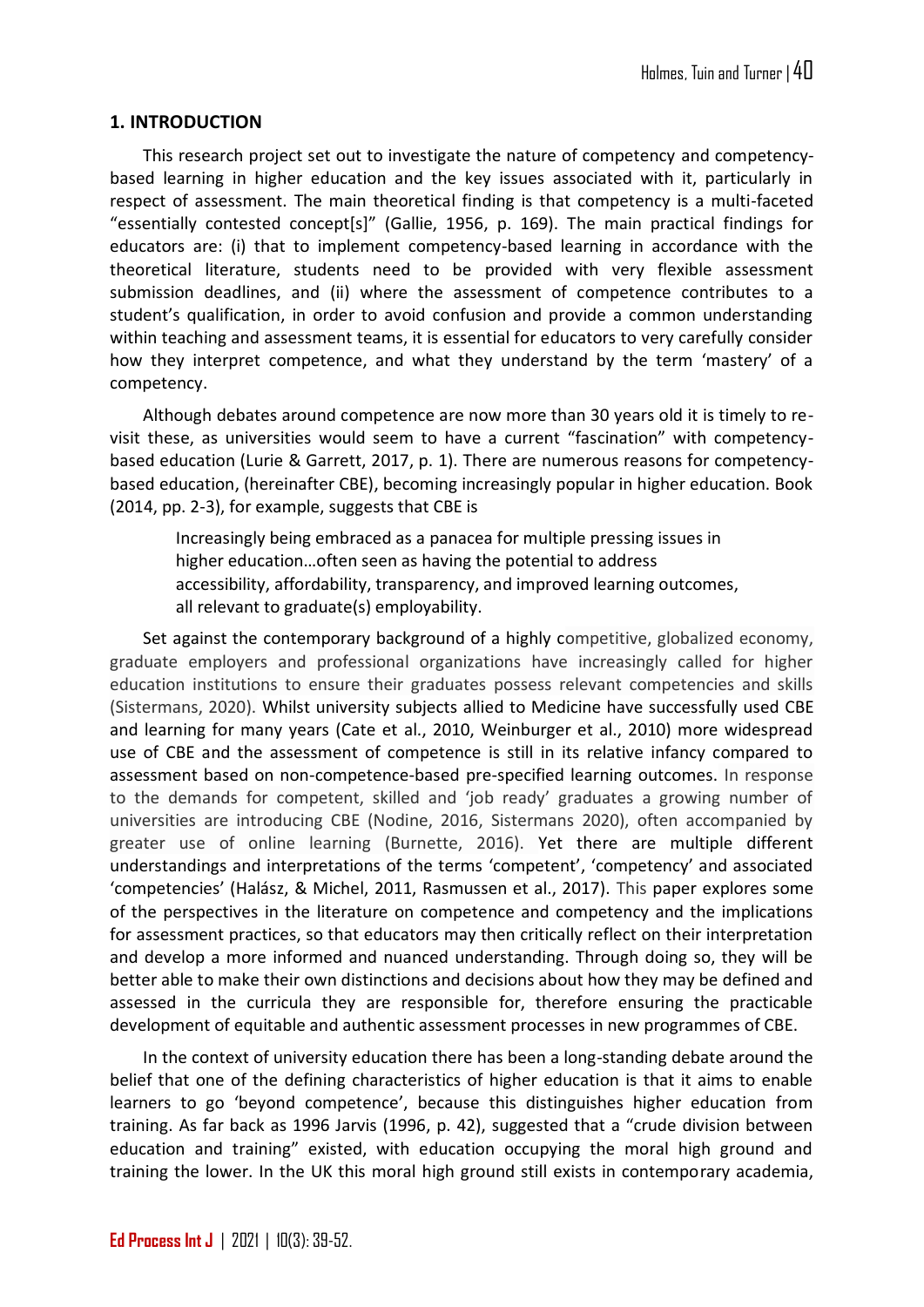albeit to a lesser extent, as some academics identify competency-based assessment with pre-university level vocational learning and training. As Strivens et al., (2014, p. 5), from a pan-European perspective note:

> In some sources, competency is used in such a way as to be synonymous with skill. This usage implies an organized, repeatable action but critics have pointed out that this way of using the term can imply little cognitive content. There has been resistance because of this to using the term 'competency'…in higher education and higher levels of professional learning.

Despite this, in response to the demands of employers and the global graduate employment market, CBE has, firmly established itself, with many UK, European and American universities, increasingly introducing competency-based programmes and competency-based models of teaching and assessment across a wide range of disciplines (Rasmussen et al., 2017, Sorensen Irvine, & Kevan, 2017). Yet, whilst higher education institutions seek to implement CBE more widely, individual staff within them may not be fully cognizant of the requirements of CBE, nor indeed what competency involves, or specifically involves within their discipline. As Wagenaar (2014, p. 294) argues, "Day to day practice shows that many academics (still) have difficulties in distinguishing the concepts of competenc(i)es".

### **2. LITERATURE REVIEW**

### **2.1. Defining competency and the implications for assessment**

In everyday use, the terms competence and competency are generally understood as having the same meaning, with competence being an alternate noun form of the verb competent. The terms may be used interchangeably and are concerned with performance in accordance with certain specified standards (Khan and Ramachandran, 2012). Competence will usually refer to a *general* ability to do something (such as, 'to ride a motorbike'), whilst competency will refer to the ability to do a *specific* thing (such as, 'to ride a motorbike at an average speed of over 120mph around the Isle of Man TT circuit'). Competency particularly refers to a person's performance and/or their production of a product/artefact as evidence of that performance. Yet, competence and competency are concepts with many varied, sometimes convoluted, interpretations and explanations that typically vary due to the perspective from which they were developed, such as, for example, teacher Education, Human Resource Development, vocational training, and other discipline-specific origins. As Halász and Michel (2011, p. 291) suggest:

> There is some vagueness in the terminology used in different contexts and by various stakeholders: notions such as competence, competency, skill, ability, know-how, capacity, capability and aptitude are used or associated with different meanings according to the context and are sometimes considered as more or less equivalent. Moreover, in many countries, it is difficult to make a clear distinction between skills and competences or competencies.

Strivens et al., (2014) writing for the European Union E-portfolio competency recognition and accreditation framework argue that competency refers both to functional performance and (over time) expert application. Competency is not just a student's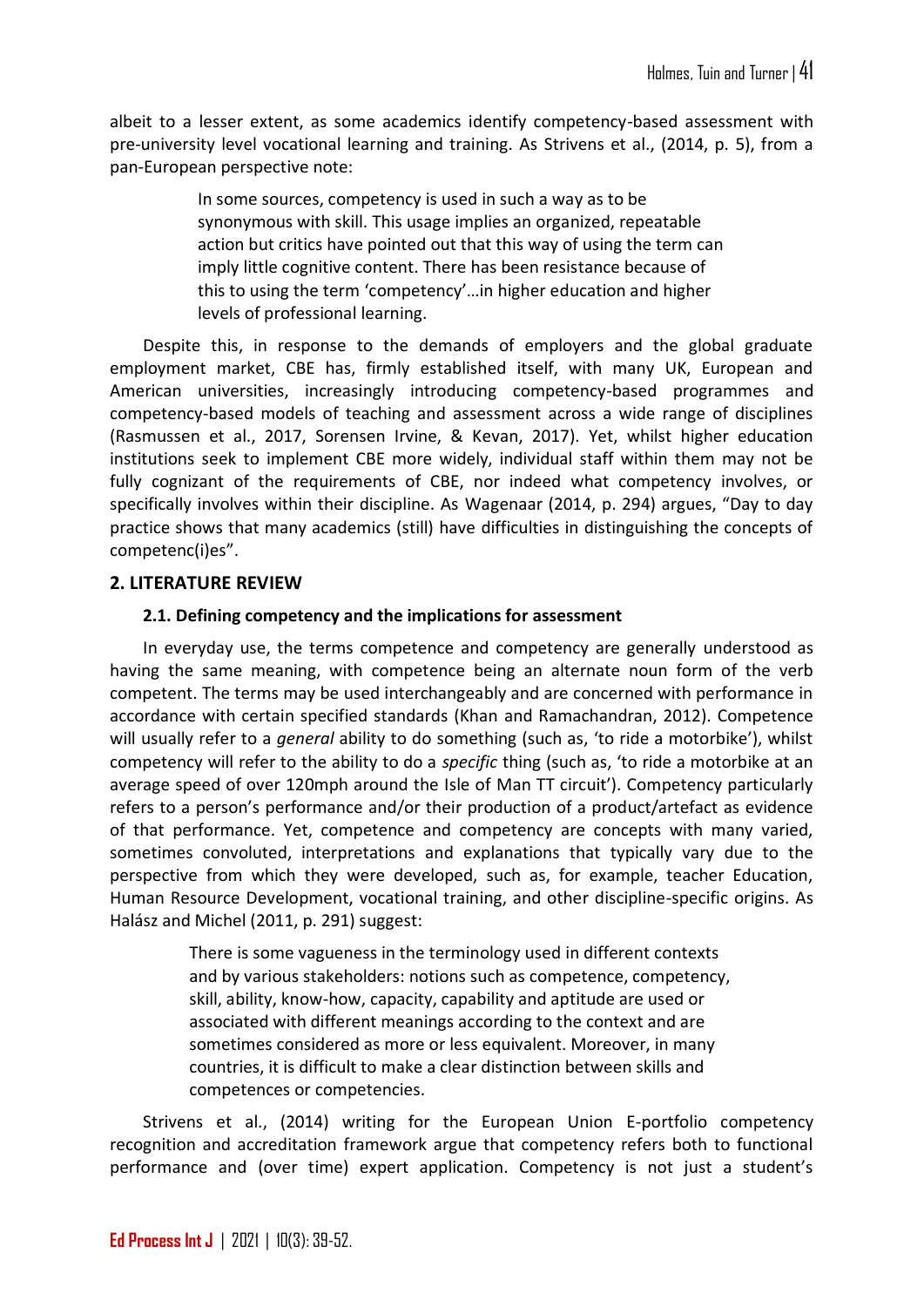demonstration of knowledge and understanding of a subject; it requires a clear demonstration of the application of that knowledge and understanding. Competency is not passive knowledge. To demonstrate it there must be an output - a product, or a performance; it is not sufficient for a learner to demonstrate factual knowledge alone. This is an important factor that needs to be considered in the design of assessment processes and procedures, so, for example, a traditional essay or written examination could not be used to demonstrate competence as there would be no actual demonstration of application. In the same way that understanding how to ride a motorcycle and being able to explain this to someone is not the same as being a competent motorbike rider, an essay explaining the understanding of theory and the application of that theory, is not the same as actually demonstrating the use of that theory in a real-world situation.

Khan and Ramachandran, (2012, p. 922), recommend that, "the term competency should strictly be used for the skill itself while competence is the ability to perform that skill and the attribute of the performer". As such, a competence may be seen to be much broader than a skill (Rychen, and Tiana, 2004). In simple terms, competence focuses on the 'what' and competency focuses on the 'how'. In other words, competency represents the integration of knowledge, skills, values and attitudes that allow a person to be competent in a specific situation or task. Competency being the *ability* to perform a task or tasks, and competence being the *actual performance* (Chapman 1999, Manley and Garbett 2000, McConnell 2001). This 'what' and 'how' distinction between competence and competency serves as a very useful and simple way of distinguishing the two for assessment purposes. It can be applied within a disciplinary context and is one that educators can use easily to separate them when designing new processes and procedures of assessment. For any assessment, what is assessed is the student's competence – a learner's demonstration of their competency; their competency *per se,* is not assessed.

Although often used synonymously with 'skill', competence also refers to a person's ability to use and apply knowledge and skills in an independent and self-directed way (European Commission, 2016). Here, it is the individual's ability to be competent, without being told where and when to be by another person. In the European Qualifications Framework (EQF), competence is largely described in terms of individual responsibility and autonomy. Emphasis is placed on the importance of self-directed and independent learning. Competency is therefore seen by some educators as inherent to student independence and the development of autonomy in learning and lifelong-learning. Although the assessment of learner autonomy is not without its own difficulties (Holmes, 2018), the development of independent and self-directed learning has an extensive literature base that can be called upon by educators when developing new programmes of CBE (see, for example: Knowles, 1975, Mezirow, 1985, Merriam & Caffarella, 1999, Caffarella, 2000, Hiemstra, 2000).

### **2.2. Generic and specific competences**

Competences may be generic or subject/discipline-specific (Eraut, 1994), with generic ones being valid across different contexts and specific ones those linked to particular areas of practice. The European Key Competence Framework and the European Qualifications Framework (EQF) act as a bridge between national qualification systems and have been mandatory for all new qualifications in Europe since 2012. Its eight levels distinguish between knowledge, skills and competence in the following way. Knowledge refers to theoretical or factual information and the outcome of the assimilation of information through learning. Skills (cognitive or practical) refer to the ability to apply knowledge and use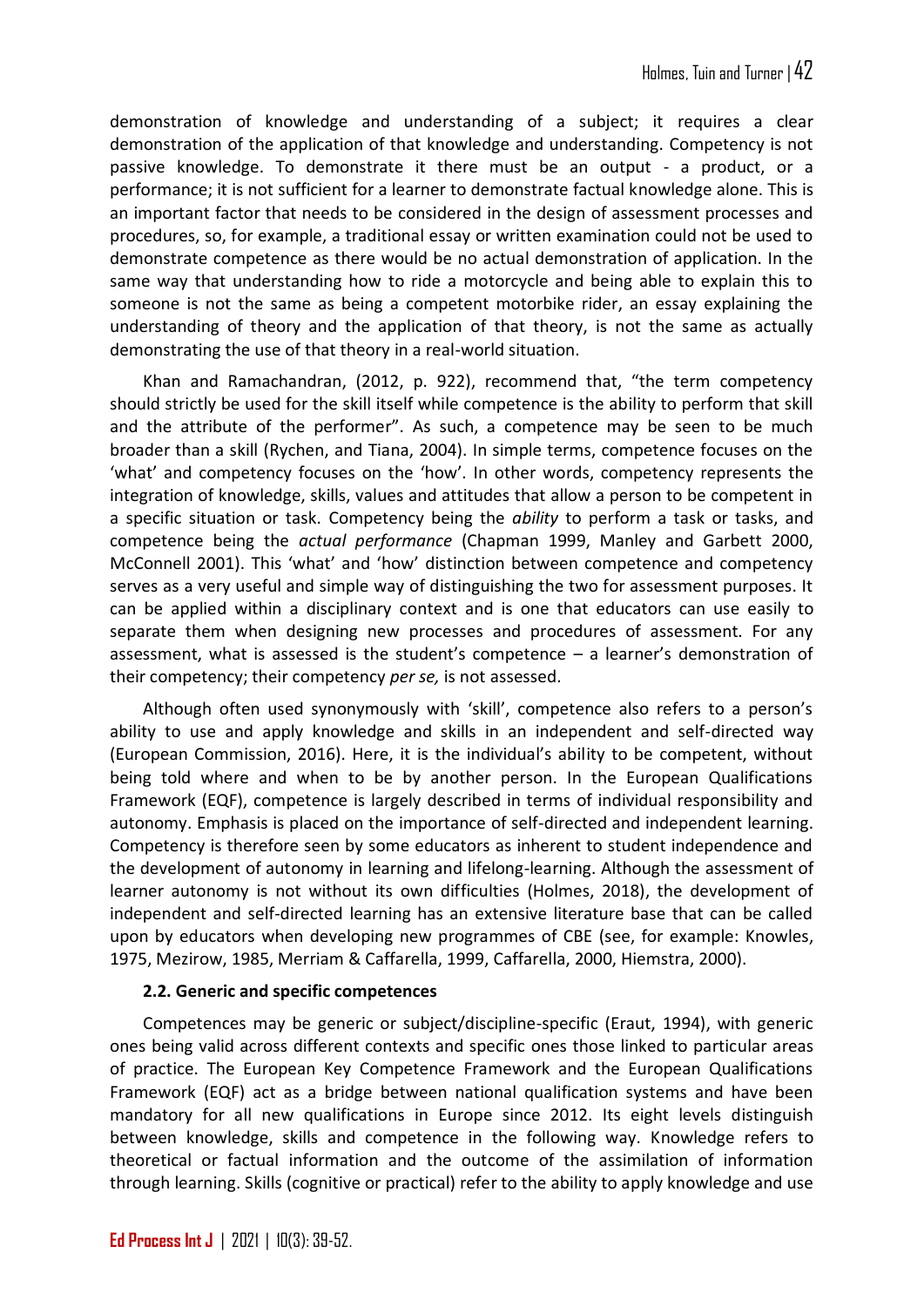know-how to complete tasks and solve problems. Competence here means the 'proven ability' (European Commission, 2015) to use knowledge, skills and personal, social and/or methodological abilities, in work or study situations and in professional and personal development. Unfortunately, the term 'proven' may be interpreted differently by educators and assessors as either meaning a one-off demonstration, or as a longer-term track record of having demonstrated something repeatedly on a number of occasions and in a range of different contexts. For assessment purposes, it is necessary for educators to consider how they interpret the term 'proven', as this has implications both for the number and type of assessments used and student assessment submission points within a programme of study. Typically, for assessment purposes, proven should refer to more than a single one-off demonstration.

In their conceptual study of competences and competencies, commissioned by the Education Council of the Netherlands, Merriënboer et al., (2002) suggest that both terms have considerable elasticity and are, in practice, difficult to distinguish from others such as key qualifications and concepts such as 'expertise'. They emphasize that competencies should *always* be related to a particular specified domain or profession and are a combination of three elements: (1) complex cognitive skills, (2) interpersonal skills, and (3) attitudes that allow someone to demonstrate competent behaviour in a particular domain or profession. Importantly, they identify that the ratio between these three elements per competency can vary. This relation between knowledge, attitude and skills and the context of a task is important, and for assessment purposes, should be allowed for, at degree programme and module level, when implementing CBE.

### **2.3. Distinguishing different types of competency**

Redding (2016, p. 6) defines a competency as a "defined cluster of related capabilities (skills and knowledge) with methods and criteria to determine the degree to which a person demonstrates mastery in them". He provides a useful categorization of educational competencies into three types: personal, academic, and career/occupational. In respect of personal competencies, Redding (2014) suggests that these are constantly evolving and accumulating related capabilities that help facilitate future learning. In respect of personal learning (personalized learning competencies and personalised learning) his work identifies four different categories of personal competency. (1) Cognitive competency - what we know. Prior knowledge which facilitates new learning; broad knowledge acquired in any context, accessible in memory to facilitate new learning, with a sufficient depth of understanding to expedite acquisition of new learning. (2) Metacognitive competency - how we learn. Selfregulation of learning and use of learning strategies. (3) Motivational competency - why we learn. Engagement and persistence in pursuit of learning goals. (4) Social/Emotional competency - who we are. Sense of self-worth, regard for others, emotional understanding and management, including the ability to set positive [learning] goals and make responsible decisions. Unfortunately, it is the case that, for assessment purposes, whilst cognitive competency is (relatively) easy to assesses, the other three are complex and do not readily lend themselves to being assessed easily. How, for example, may we authentically assess a learner's sense of self-worth? As such, the framework, although useful in providing context for personalised learning and competency, may not, without detailed re-interpretation and disciplinary contextualisation, be of immediate practicable use when developing new assessment processes and procedures. Yet in some respects, the more that competency is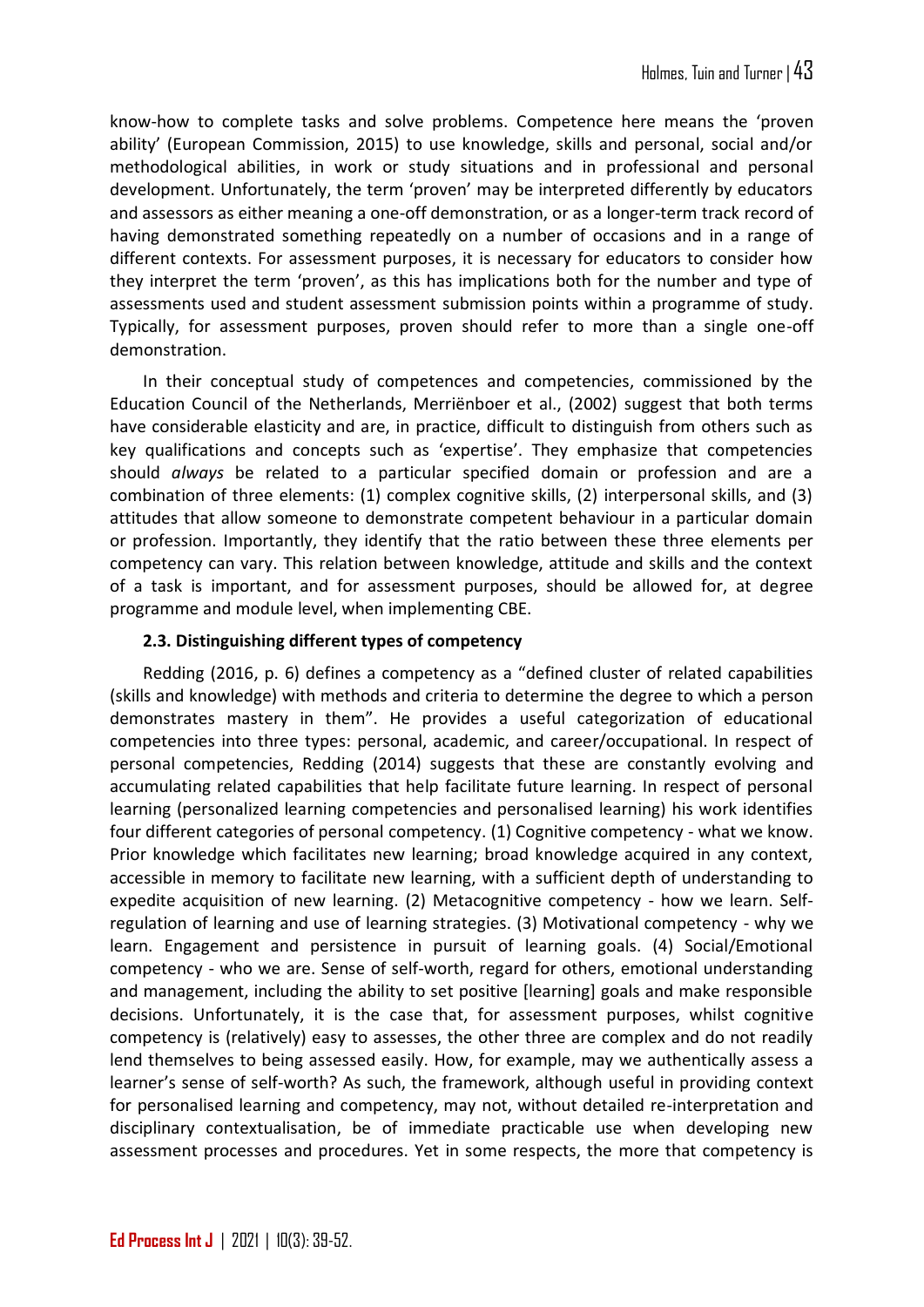broken down into detailed constituent elements, then the more problematic its assessment becomes.

However, Redding's work also suggests (2016, p. 6) that

A competency is identified and its boundaries defined by specifying the specific skills and knowledge contained within it…the competency would be further defined by itemizing the measurable or observable skills and knowledge that constitute it. Finally, the competency's definition would include criteria and methods for determining mastery of the competency's constituent skills and knowledge, and the assessment would include demonstration or application.

Here, a competency is seen as a cluster of related capabilities (skills and knowledge), that encompasses the methods and criteria to determine the extent to which a person demonstrates mastery of them. This does provide a fairly comprehensive working description of what a specific competency should comprise. Educators can take this forward within their own fields and the programmes for which they are responsible when developing authentic assessment processes.

#### **2.4. Competency as 'mastery'**

Within the discourse on competency, the term 'mastery' is frequently found (Nodine 2016, Redding 2016, Curry & Docherty, 2017, Levine & Patrick, 2019). Yet, unfortunately, the term 'mastery', as with 'proven', is open to interpretation. And there is a long-standing debate as to whether or not competence and mastery are actually the same (see Guskey and Anderman, 2013). Some may interpret mastery as involving and requiring a repeated [very] high level of proficiency as demonstrated by an expert in their field, whilst others may identify it as equating to successfully completing a task once, at a threshold performance level. In respect of the latter position, for assessment purposes, there is a general agreement within the literature than more than one demonstration of mastery is required. Redding (2016, p. 8), for example, clearly argues that a single successful demonstration of attainment of a competency is insufficient.

> True mastery in a competency must be determined by examining the student's facility with an array of skills, understanding of overarching concepts, and ability to perform over time rather than to achieve a peak performance on a single test.

The practical implication here is that the assessment of competence requires multiple assessment points over a period of time during the academic year. A single end-of-semester exam, essay, or other form of assessment, as currently practiced throughout much UK and European higher education, would simply not be adequate to assess a student's competence.

Much of the literature on CBE (see, for example, Nodine, 2016, Curry & Docherty, 2017, Levine & Patrick, 2019) identifies that mastery in a defined competency is demonstrated according to pre-set criteria "without regard to time, place or pace of learning" (Redding, 2016, p. 8). Three important points should be noted here. Firstly, there is a requirement for pre-determined/specified criteria which a learner needs to demonstrate in order to achieve mastery. Secondly, that individual student learning that has taken place outside of the university environment should be allowed for. Thirdly, that it is in broad alignment with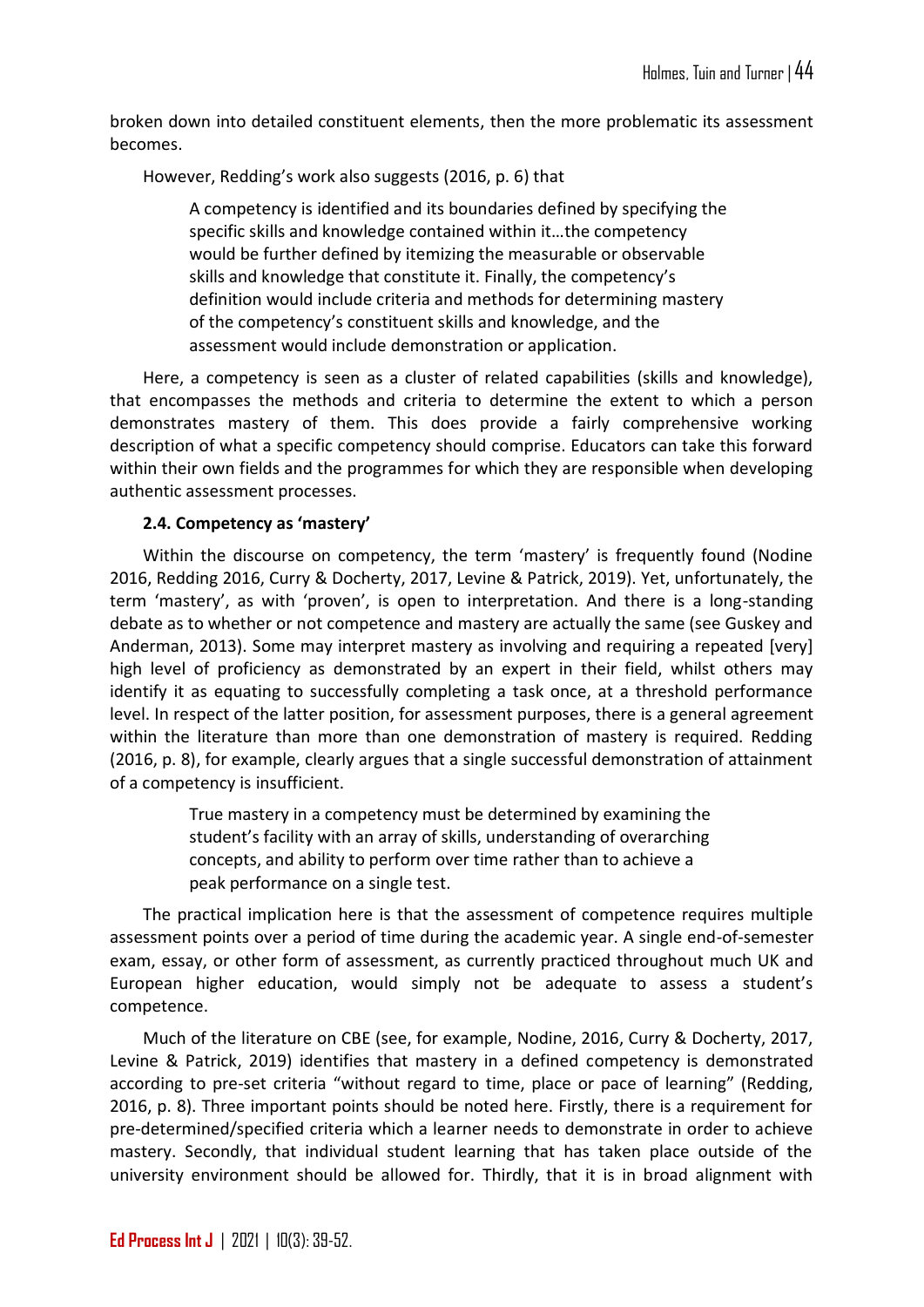Bloom's (1981) concept of 'mastery learning', in which students are allowed as much time as they need to learn something in order to master it. The issue of time is not a simple one. Within the majority of UK and European higher education programmes assessment points are usually fixed in advance and universities have clearly defined academic years with start and completion points. Students do not have an unlimited amount of time to demonstrate their mastery of any competency. They have very little, if any, flexibility or choice in deciding when to submit their assessed work (Holmes, 2019a), therefore, unless this is considered in the design of a programme of study and the associated assessment procedures, it may not be possible to take account of this fundamental underpinning requirement of CBE. The clear implication is that teaching and assessment teams implementing CBE therefore need to examine student assessment submission points both within the academic year and across academic years carefully and re-structure them to allow for much greater flexibility than currently, typically exists. To implement such flexible systems will necessarily involve a considerable overhaul of existing departmental and institutional procedures and associated time and costs involved in doing so.

### **2.5. Challenges of Competency-Based Education**

One of the further challenges of assessment within CBE is that there is, unfortunately, no commonly accepted definition of precisely what CBE is (Book, 2014, Le, Wolfe, & Steinberg, 2014). Gervais (2016, p. 98) recently suggested that there was "no standard definition of competency‐based education and agreement on the criteria that encompass this model". Yet, despite this, several organizations and researchers have identified its essential characteristics. Surr and Redding (2017), suggest that the most essential features of CBE are that (1) students advance on the basis of mastery, (2) competencies include explicit, measurable, transferable learning objectives, (3) assessment should be a meaningful and a positive learning experience for learners, (4) students should receive timely, differentiated support according to their individual needs and (5) learning outcomes should emphasize competencies that include the application and creation of knowledge, along with the development of relevant skills and dispositions.

At its heart, CBE encompasses a personalized approach to education that awards academic credit on the basis of a student's demonstrated mastery of competencies, irrespective of how long that learning takes (Surr & Rasmussen, 2015). Yet, as previously discussed, in the majority of contemporary higher education programmes students cannot take as long as they like to demonstrate their mastery. There are fixed assessment points (Holmes, 2019a), fixed examination boards, and fixed graduation points. University curricula may well be designed and organised in a way that competencies are integrated, yet if students are assessed in accordance with pre-set time scales and deadlines this will negate the personalized approach that is fundamental to CBE.

In 2016 Gervais (p. 98) suggested that, because much greater emphasis was increasingly being placed on outcome-based education in universities, the creation of a universal definition of CBE was "imperative". Based on an extensive review of the literature and interviews, he developed the following operational definition:

> An outcomes-based approach to education that incorporates modes of instructional delivery and assessment efforts designed to evaluate mastery of learning by students through their demonstration of the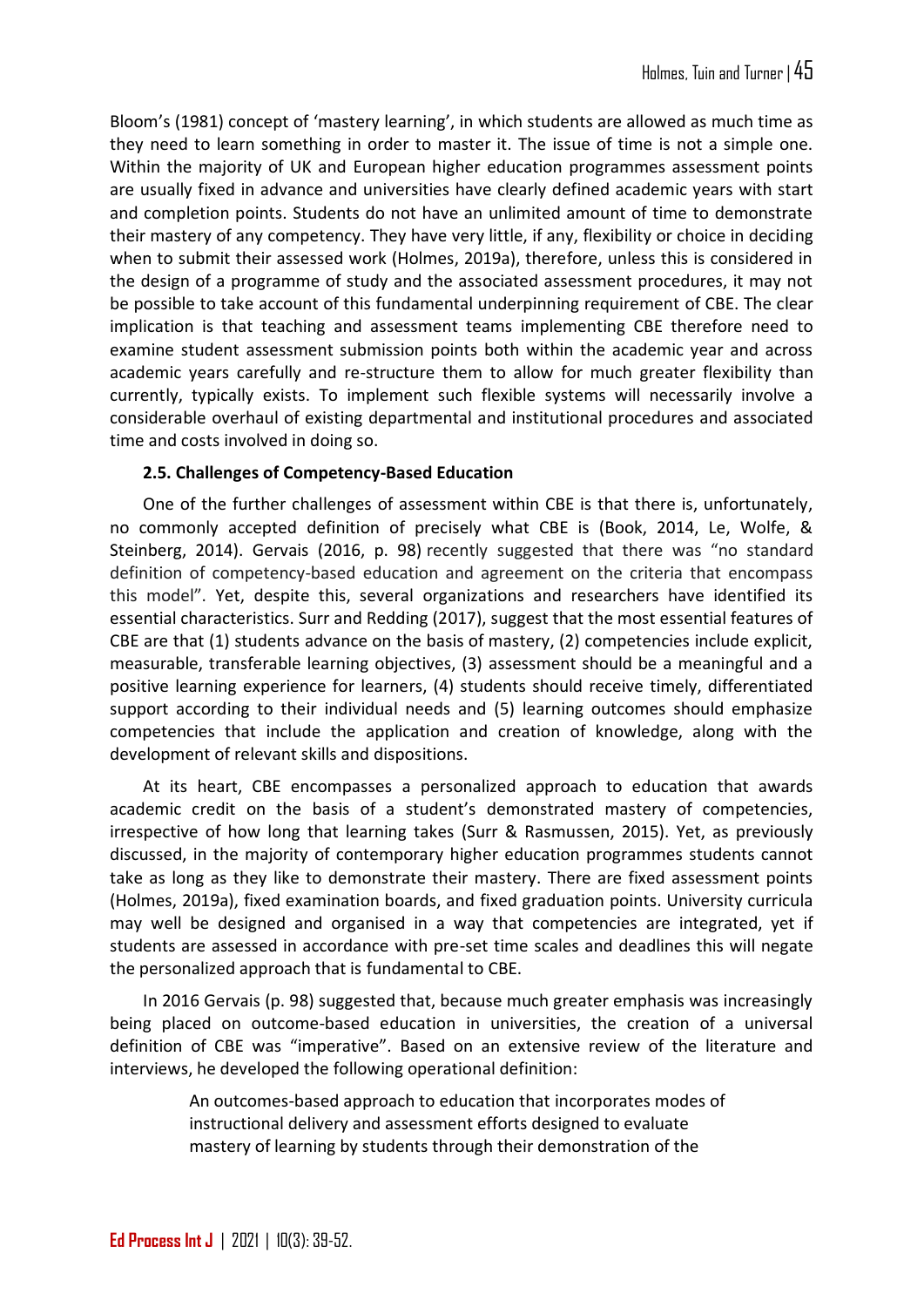knowledge, attitudes, values, skills and behaviours required for the degree sought.

This definition serves as a useful reference for the design and development of CBE programmes (assuming that educators have a common understanding and interpretation of the term 'mastery').

Within a CBE approach, students are not seen as passive consumers of knowledge, but co-producers of it. As such, it is usually regarded as being a co-constructivist model of learning. Hoskam (2006) suggests that CBE is firmly rooted in social constructivism - learning as an active, constructive, cumulative, goal-oriented, reflective and diagnostic, contextual, and social process. This suggests that assessment procedures need to be closely aligned with constructivist approaches to learning (Holmes, 2019b). In contrast to Hoskam (2006), Gervais (2016) argues that CBE is a more eclectic model based on multiple learning theories that include behaviourist, functionalist, and humanistic models of learning. He suggests it is a combination of liberal arts education and the professional education movement, with the professional education movement placing emphasis on practical preparation for a profession. Importantly, he supports the position that, in order to be able to apply theory to practice, students first have to learn the theoretical foundations of a discipline in order to be able to understand *how* to apply their learning to practice (Tyler, 1976, in Gervais, 2016). From this perspective, CBE may be seen to be *discipline-based*, with the existing disciplinary frameworks and contexts informing and shaping the more practically based application and subsequent assessment of student competence.

As an alternative to CBE, Le et al., (2016, p. 3) use the term 'competency education' and consider it to be:

> Synonymous with competency-based, mastery-based, and proficiency based education, referring to educational approaches that prioritize the mastery of learning objectives regardless of how long it takes.

Here again, we see the influence of Bloom's concept of mastery learning and the importance of allowing individual students as long as they may need in order to demonstrate their competence. Yet, from a practical perspective we may also anticipate the difficulties that arise with higher education's existing assessment systems of pre-determined fixed assessment points in the academic year that (i) do not allow students to take as long as they need to achieve a learning objective and (ii) do not allow for multiple repeated opportunities to demonstrate their mastery.

Le et al., (2016) explain that, despite there being differences between the various models of CBE, certain pedagogical characteristics are essential. They identify three specific features they consider to be fundamental to any competency-based model. (1) Mastery; students advance to the next level, course, or grade based on demonstration of skills and content knowledge that is outlined in clear, measurable pre-specified learning objectives that hold all students to the same academic standard. (2) Pacing; students progress at different rates in different areas, rather than determined by a teacher-driven, class-wide schedule. Students who do not demonstrate mastery of a competency on the first attempt continue learning and have multiple opportunities to try again. (3) Instruction; students receive customized support to match their individual learning needs in order to keep them learning increasingly challenging material in a developmentally appropriate and motivating manner and to ensure that those struggling in any area will be able to reach proficiency.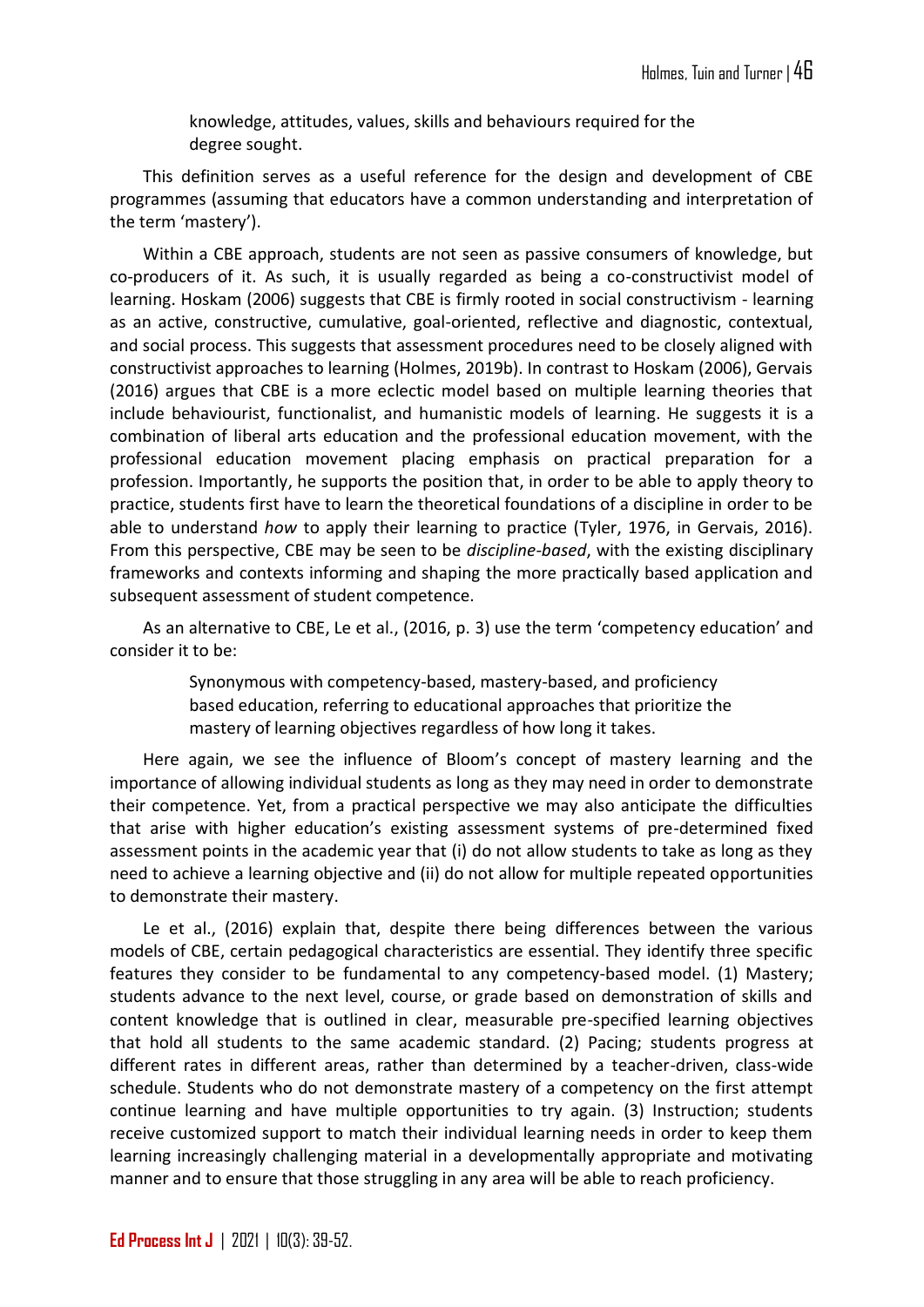The issue of different interpretations and associated difficulties associated with (1) 'mastery' has already been discussed, as have some issues associated with (2). Pacing, allowing students to progress at different rates, is extremely problematic in respect of the current way that pre-specified learning outcomes with fixed assessment points are used in UK and European universities (see Holmes, 2019a). If educators wish to introduce CBE programmes, then the use of the same fixed assessment point for all students studying a module will need to be removed and a much more flexible range of submission points introduced. In theory, individually negotiated assessment submission points may be needed for every single student and these may need to span different academic years. Similarly, if a student fails (i.e. does not demonstrate their competence of a specific competency), then multiple further opportunities for assessment submission need to be allowed. In the UK and much of Europe the majority of university programmes currently only allow students one single submission of an assessed piece of work, and other than in continuous-assessment approaches, this is typically at the end of a semester. Typically, only one re-submission, or re-take, of a failed module or assignment is usually allowed. Yet within a CBE programme more than one assessment submission point is not just something to be allowed, but is a necessary requirement and perhaps *unlimited* submissions need to be catered for, because each individual student will take a different amount of time to achieve 'mastery' of a specific competence. Effectively, what is required are individually negotiated and agreed assessment submission deadlines for every single student. To introduce such procedures would be a serious administrative challenge for many universities. Similarly, addressing point 3 (Instruction), introducing customized or personalized support to match individual student need would be prohibitively expensive and take up a not inconsiderable amount of academic staff time. It may be unmanageable in the contemporary marketized mass system of higher education. Yet CBE clearly requires this if it is to be incorporated into, or to replace, existing pedagogical approaches.

# **3. CONCLUSION AND SUGGESTION**

*Concluding remarks and implications for practice for university teachers and assessors implementing CBE*

It is the authors' view that competence, competency and 'mastery', may well be "essentially contested concept[s]" (Gallie, 1956, p.169) i.e. things that may be *impossible* to conclusively define, but perfectly possible and rational for people to discuss and justify their holding of one interpretation rather than a competing one. Yet, despite this, where the assessment of competence contributes to a student's qualification, in order to avoid confusion and provide a common understanding within teaching and assessment teams, it is essential for educators to very carefully consider how they interpret competence, and what they understand by the term mastery of a competency, both individually, and collectively. There is a substantial body of literature on competence, competency and CBE in Nursing, subjects allied to Medicine and the discourse on vocational education and specific professions (see, for example, McGahie and Lipson, 1978, Merriënboer et al., 2002, Mulder, 2017, Rassmusen et al., 2017). There are many competency-based assessment frameworks and guidance available (see work by Bers, 2001, Cheng et al, 2005, Baartmen et al., 2006, Strivens et al., 2014, McClarty and Gaertner, 2015 and many of the Tuning Academy projects [http://tuningacademy.org/\)](http://tuningacademy.org/). This body of work can be used to inform understanding in other disciplines and help educators develop disciplinary-specific competencies, so educators do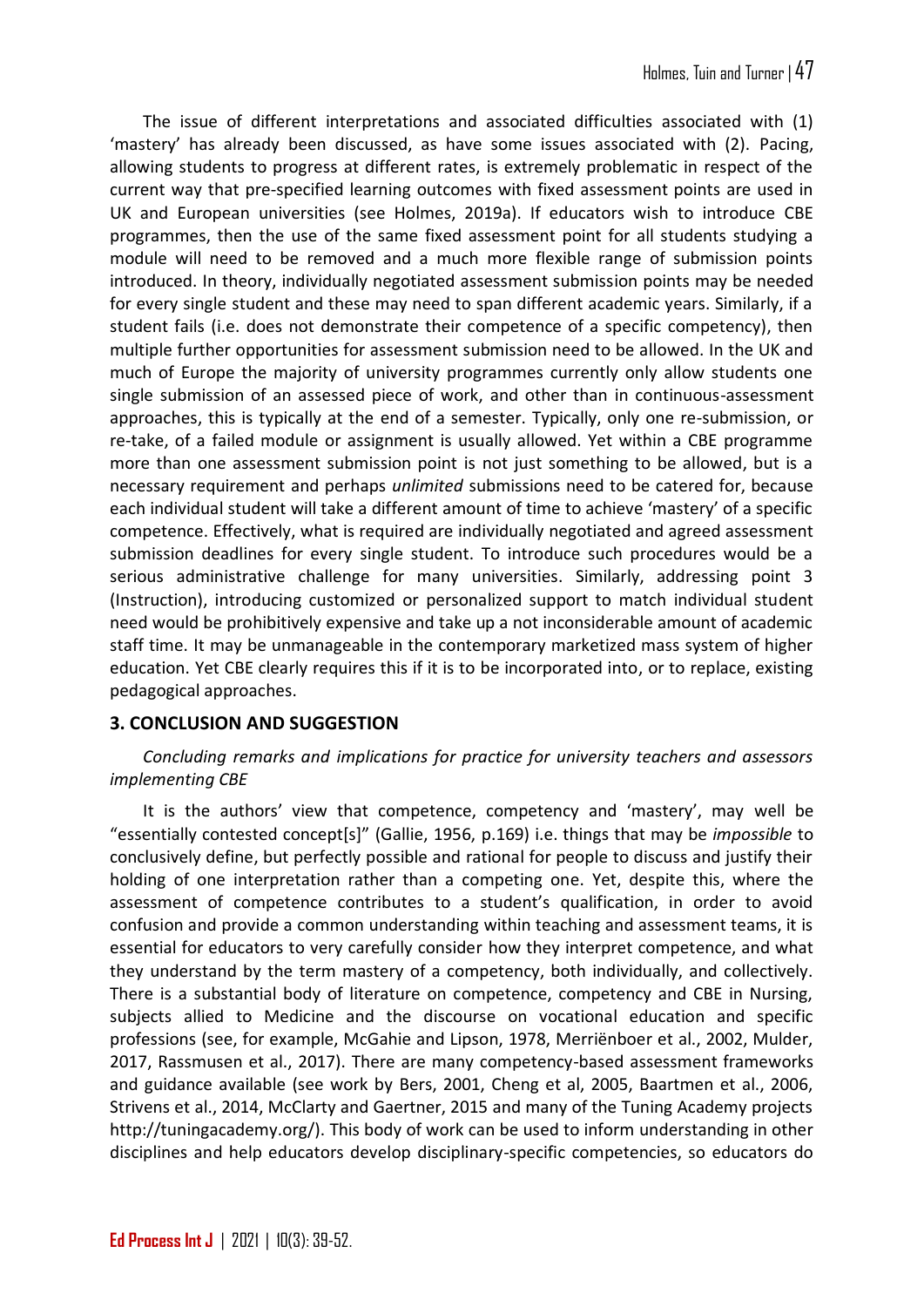not need to 're-invent the wheel' when designing and implementing teaching and assessment procedures.

Educators do need to collectively understand *how* they interpret competence and competency, *what* it means to be competent in their discipline, what mastery of a specified disciplinary competency involves, the implications for the pedagogical approach they use, the assessment processes used and the assessment procedures they develop, along with scheduling and flexibility of assessment submission points throughout the academic year. Introducing any form of CBE into the curriculum is not simply a matter of re-writing and revalidating existing programmes of study. Teaching staff need to spend time collectively discussing how they will develop authentic assessment processes and procedures in order to be able to assess the competencies they deem to be essential and appropriate for the programmes of study they deliver and the different levels of study within each programme. It is therefore strongly recommended that, before implementing any competency-based curriculum, or any assessment involving a student's demonstration of competence, thorough discussion is conducted and a common understanding and definition of the terms agreed amongst all staff involved in teaching and assessment.

Serious consideration must be given to removing fixed deadline assessment points within the curriculum and introducing much more flexible assessment submission deadlines, that are negotiated and agreed with individual learners, and with the recognition that some students will need multiple repeated opportunities to demonstrate their mastery of a specific competence. The caveat being that, to do this would require major changes to the existing administrative and academic procedures within universities.

### **DECLARATIONS**

**Author Contributions** The authors contributed equally to the study, who read and approved the final published version of the article.

**Conflicts of Interest** The authors confirm that for this article there are no conflicts of interest to disclose.

**Ethical Approval** No ethical approval was sought as the article does not present any study of human or animal subjects.

**Funding** This research was not supported by any research grant.

**Data Availability Statement** Data sharing is not applicable as no new data were created or analyzed in the presented study.

### **Acknowledgments** None.

### **REFERENCES**

- Baartman, L.J., Bastiaens, T.J., Kirschener, P.A., C.P.M. van de Vleuten. (2006). The wheel of competency assessment. Presenting quality criteria for competency assessment programmes. *Studies in Educational Evaluation*, *32*(2): 153-170. <https://doi.org/10.1016/j.stueduc.2006.04.006>
- *Bloom, B.S. (1981). All Our Children Learning – A primer for Parents, Teachers and other Educators. McGraw-Hill New York.*
- Book, P. A. (2014). *All hands on deck: Ten lessons from early adopters of competency-based education.* Boulder, CO: WICHE Cooperative for Educational Technologies (WCET).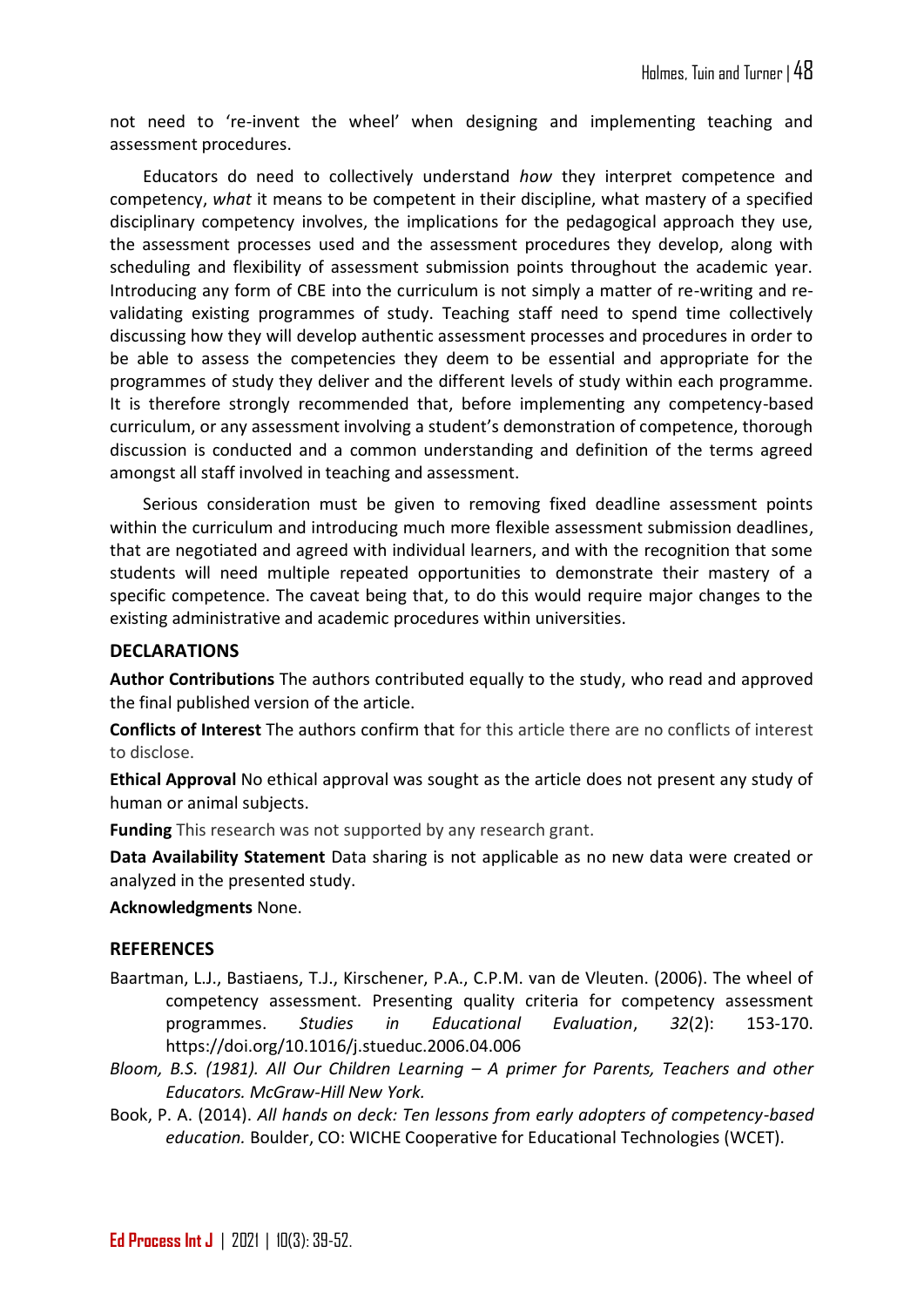- Burnette, D.M. (2016). The Renewal of competency-based education: A review of the literature. The Journal of Continuing Higher Education. 64(2):84-93. <https://doi.org/10.1080/07377363.2016.1177704>
- Bers, T.H. (2001). Measuring and reporting competencies. *New Direction for Institutional Research. Special Issue Measuring: What Matters Competency-Based Learning Models in Higher Education*, 110:29-49.<https://doi.org/10.1002/ir.9>
- Caffarella, R. S. (2000). Goals of self-learning. In G. A. Straka (Ed.), Conceptions of selfdirected learning: Theoretical and conceptual considerations (pp. 37-48). Munster, Germany: Waxmann.
- Carraccio, C., Wolfsthal, S.D., Englander, R., Ferentz, K. and C. Martin. (2002). Shifting paradigms: from Flexner to competencies. *Acad. Med*. 77(5):361–367. https://doi.org[/10.1097/00001888-200205000-00003](https://doi.org/10.1097/00001888-200205000-00003)
- Cate, T.O., and Scheele, F. (2007). Competency-based postgraduate training: can we bridge the gap between theory and clinical practice? *Acad. Med,* 82(6):542–547. https://doi.org[/10.1097/ACM.0b013e31805559c7](https://doi.org/10.1097/acm.0b013e31805559c7)
- Cate, T.O, Snell, L., and C. Carraccio. (2010). Medical competence: The interplay between individual ability and the health care environment. Medical Teacher, 32(8):669-675. https://doi.org[/10.3109/0142159X.2010.500897](https://doi.org/10.3109/0142159x.2010.500897)
- Cheng, M., Dainty, A.R. and D.R. Moore. (2005). Towards a multidimensional competency‐based managerial performance framework: A hybrid approach. *Journal of Managerial Psychology,* 20(5):380-396. <http://dx.doi.org/10.1108/02683940510602941>
- Competences in Education and Recognition Project, (2010). *A Tuning Guide to Formulating Degree Programme Profiles. Including Programme Competences and Programme Learning Outcomes.* Nuffic / TUNING Association, Bilbao, Groningen, The Hague. [http://tuningacademy.org/wp-content/uploads/2014/02/A-Guide-to-Formulating-](http://tuningacademy.org/wp-content/uploads/2014/02/A-Guide-to-Formulating-DPP_EN.pdf)[DPP\\_EN.pdf](http://tuningacademy.org/wp-content/uploads/2014/02/A-Guide-to-Formulating-DPP_EN.pdf)
- Chapman, H. (1999). Some important limitations of competency-based education in respect to nurse education; an Australian perspective. *Nurse Education Today* 19(2):129-125. https://doi.org[/10.1054/nedt.1999.0620](https://doi.org/10.1054/nedt.1999.0620)
- Curry, L. and Docherty, M. (2017). Implementing competency-based education. *CELT Collected essays on learning and Teaching. Vol X:61-73.*
- Eraut, M. (1994). *Developing Professional Knowledge and Competence,* London: Routledge.
- European Commission (2012). *Learning Opportunities and Qualifications in Europe. Descriptors defining levels in the European Qualifications Framework (EQF).*
- Gallie, W. B. (1956). Essentially contested concepts. *Proceedings of the Aristotelian Society*, 56(1):167-198. <https://doi.org/10.1093/aristotelian/56.1.167>
- Gervais, J. (2016). The operational definition of competency-based education. *The Journal of Competency-Based Education*, 1(2):98–106.<https://doi.org/10.1002/cbe2.1011>
- Guskey, T.R. and Anderman, E.M. (2013). In Search of a Useful Definition of Mastery. *Educational Leadership,* 71(4):18-23.
- Halász, G. and Michel, J. (2011). Key Competences in Europe: interpretation, policy formulation and implementation. *European Journal of Education Research, Development and Policy.* 46(3):289-306. [https://doi.org/10.1111/j.1465-](https://doi.org/10.1111/j.1465-3435.2011.01491.x) [3435.2011.01491.x](https://doi.org/10.1111/j.1465-3435.2011.01491.x)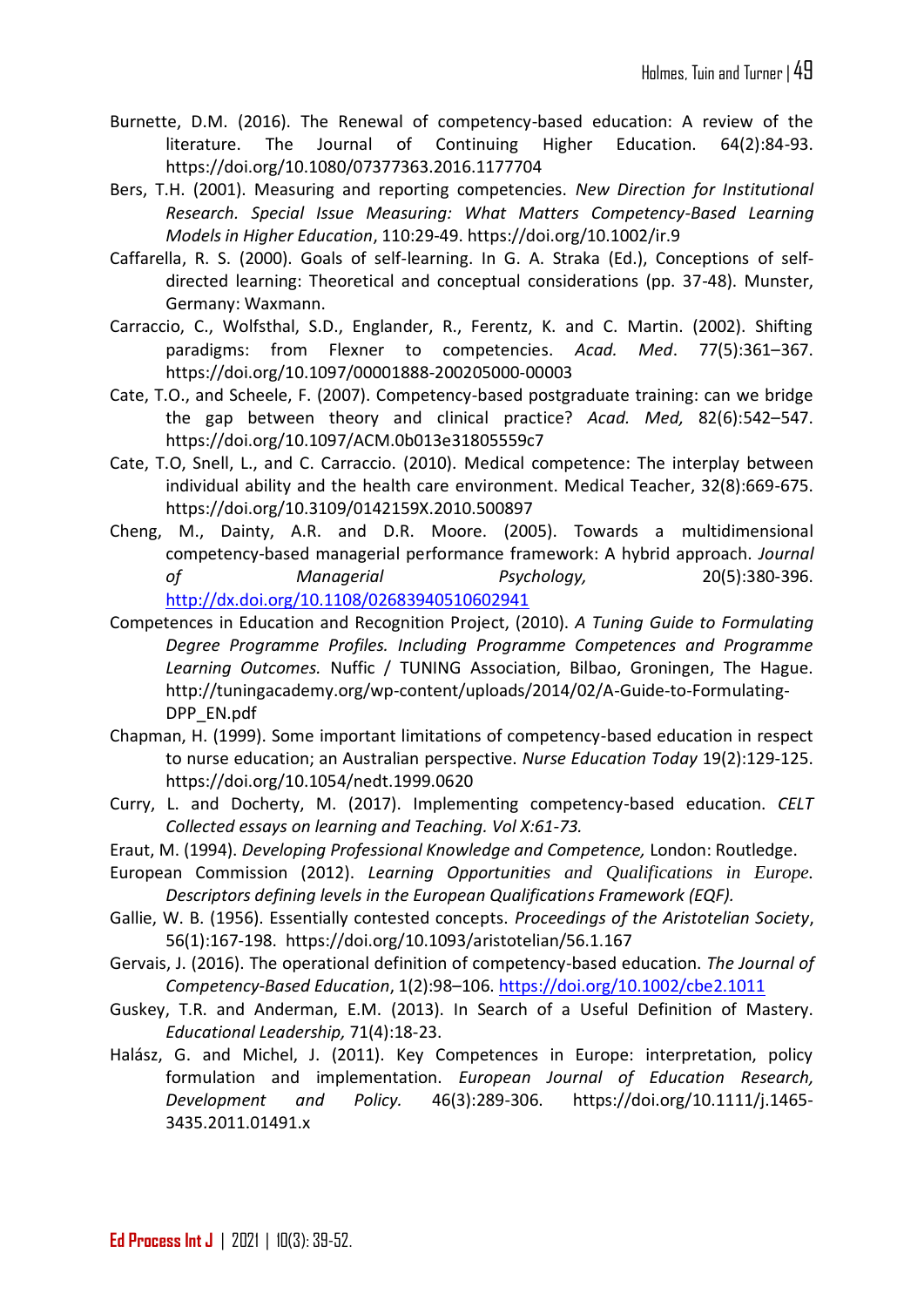- Hiemstra, R. (2000). Self-directed learning: The personal responsibility model. In G. A. Straka (Ed.), Conceptions of self-directed learning: Theoretical and conceptual considerations (pp. 93-108). Munster, Germany: Waxmann.
- Holmes, A.G. (2018). Problems with assessing student autonomy in higher education, an alternative perspective and a role for mentoring, *Educational Process International Journal,* (7)1:2438. <https://doi.org/10.22521/edupij.2018.71.2>
- Holmes, A.G. (2019a). Learning Outcomes: A good idea yet with problems and lost opportunities. *Educational Process International Journal* 8(3): 159-169. <https://doi.org/10.22521/edupij.2019.83.1>
- Holmes, A.G. (2019b). Constructivist learning in university undergraduate programmes. Has constructivism been fully embraced? Is there clear evidence that constructivist principles have been applied to all aspects of contemporary university undergraduate study? *Shanlax International Journal of Education.* 8(1):7-15. <https://doi.org/10.34293/>
- Hoskam, L. (2006). *Invoeren van een digitaal portfolio in het hoger beroepsonderwijs. Implementation plan* Hogeschool Drenthe.
- Hutmacher, W. (1997). Key Competencies in Europe. Secondary Education: State and Prospects. *European Journal of Education*, 32(1):45-48. <https://www.jstor.org/stable/1503462>
- Khan, K. & Ramachandran, S. (2012). Conceptual framework for performance assessment: Competency, competence and performance in the context of assessments in healthcare – Deciphering the terminology. Medical Teacher, 34(11):920-928. https://doi.org[/10.3109/0142159X.2012.722707](https://doi.org/10.3109/0142159x.2012.722707)
- Knowles, M.S. (1975). *Self-Directed Learning: A Guide for Learners and Teachers.* New York, Association Press.
- Le, C., Wolfe, R., and A. Steinberg. (2014). *The past and the promise: Today's competency education movement. Students at the Center: Competency Education Research Series*. Boston, MA: Jobs for the Future.
- Levine, E. & Patrick, S. (2019). *What is competency-based education? An updated definition*. Vienna, VA: Aurora Institute.
- Lurie, H. & Garrett, R. (2017). Deconstructing competency- based education: An assessment of institutional activity, goals, and challenges in higher education. Competency-Based Education 2(3):1-19 <https://doi.org/10.1002/cbe2.1047>
- Manley, K. and Garbett, R. (2000). Paying Peter and Paul: Reconciling concepts of expertise with competency for a clinical career structure. *Journal of clinical Nursing.* 9(3):347- 359. https://doi.org[/10.1046/j.1365-2702.2000.00408.x](https://doi.org/10.1046/j.1365-2702.2000.00408.x)
- McClarty, K.L. and Gaertner, M. (2015). *Measuring Mastery: Best practices for assessment in competency-based education. Centre for College and Career Success. AEI series on Competency Based Education.* American Enterprise Institute.
- McConnell, E.A. (2001) Competence vs competency. *Nursing Management*, 32(5):14-15. https://doi.org[/10.1097/00006247-200105000-00007](https://doi.org/10.1097/00006247-200105000-00007)
- McGahie, and Lipson. L., (1978)*. Competency based curriculum development in medical education: an introduction.* World Health Organisation, WHO publications, Albany, NY.
- Merriënboer, J.J.G., van der Klink, M.R. & Hendriks, M. (2002). *Competenties: Van complicaties tot compromis; Over schuifjes en begrenzers.* The Hague: Education Council of the Netherlands.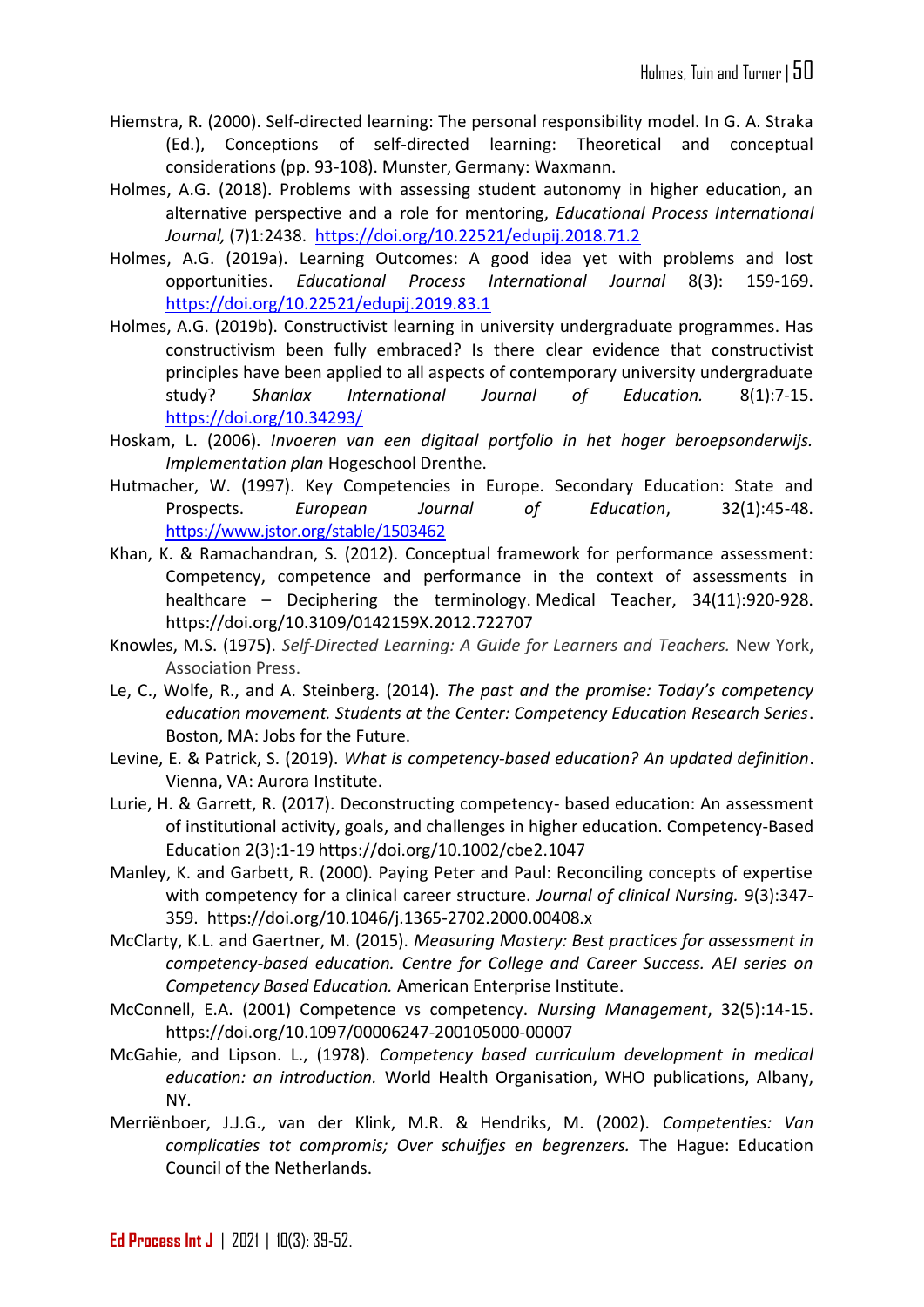- Merriam, S. B., & Caffarella, R. S. (1999). Learning in adulthood (2nd ed.). San Francisco: Jossey-Bass.
- Mezirow, J. (1985). A Critical Theory of Self-Directed Learning*. New Directions for Continuing Education*, 25:17-30.
- Mulder, M. (Ed). (2017). *Competence based vocational and Professional Education; Bridging the Worlds of Work and Education.* Springer, Switzerland.
- Nodine, T.R. (2016). How did we get here? A brief history of competency-based higher education in the United States. *Journal of Competency Based Education.* 1:5-11. <https://doi.org/10.1002/cbe2.1004>
- Rassmusen, K., Northrup, P., and R. Colson. (2017). *Handbook of Research on Competency-Based Education in University Settings.* IGI Global, Hershey, PA.
- Redding, S. (2014). *Personal competency: A framework for building students' capacity to learn.* Philadelphia, PA: Center on Innovations in Learning.
- Redding, S. (2016.) Competencies and personalized learning. In (Eds) M. Murphy, S. Redding, & J. Twyman. *Handbook on personalized learning for states, districts, and schools* (pp.3–18). Philadelphia, PA: Temple University, Center on Innovations in Learning.
- Rychen, D.S., and Tiana, A. (Eds) (2004). *Developing Key Competencies in Education: some lessons from international and national experience*. UNESCO/BIE, Geneva.
- Senker, P. (2013). *NVQs: Not Valuable Qualifications*. Video seminar Blog Vocational Training policy [https://petersenker.org.uk/vocationaltrainingpolicy/nvqs-not-valuable](https://petersenker.org.uk/vocationaltrainingpolicy/nvqs-not-valuable-qualifications/)[qualifications/](https://petersenker.org.uk/vocationaltrainingpolicy/nvqs-not-valuable-qualifications/)
- Sistermans, I.N. (2020). Integrating competency-based education with a case-based or problem-based learning approach in online health sciences. *Asia Pacific Education Review* 21: 683-696.<https://doi.org/10.1007/s12564-020-09658-6>
- Sorensen Irvine, C.K. and Kevan J.M. Competency-based education in higher education. In (Eds) Rasmussen, K. Northrup, P. and R. Colson (2017). *Handbook of Research on Competency-Based Education in University Settings*. IGI Global. pp. 1-27.
- Strivens, J., Ward, R., Guàrdia, L., Maina, M., Barberà, E., Alsina, I. and B. Wolf. (2014*) E-Portfolio competency recognition and accreditation framework*. Europortfolio: European Network of ePortfolio Experts & Practitioners.
- Surr, W. & Rasmussen, J. (2015). *Partners in crafting competency-based pathways to college and career readiness*. Washington, DC: Great Lakes and Midwest Regional Deeper Learning Initiative, American Institutes for Research.
- Surr, W. & Redding, S. (2017). *Competency Based Education. Staying Shallow or Going Deep? A Deeper, More Personal Look at What It Means to Be Competent*. Washington D.C.
- Wagenaar, R. (2014). Competences and learning outcomes: a panacea for understanding the (new) role of Higher Education? *Tuning Journal for Higher Education*, 1(2):279-302. https://doi.org[/10.18543/tjhe-1\(2\)-2014pp279-302](http://dx.doi.org/10.18543/tjhe-1(2)-2014pp279-302)
- Weinberger, S.E., Pereira, A.G., Lobst, W.F., Mechaber, A.J., Bronze, M.S. and the Alliance for Academic Internal Medicine Education Redesign Task Force 11 (2010). Competency-Based training and education in internal medicine. *Annals of Internal Medicine* 153(11), 751-756. https://doi.org[/10.7326/0003-4819-153-11-201012070-00009](https://doi.org/10.7326/0003-4819-153-11-201012070-00009)